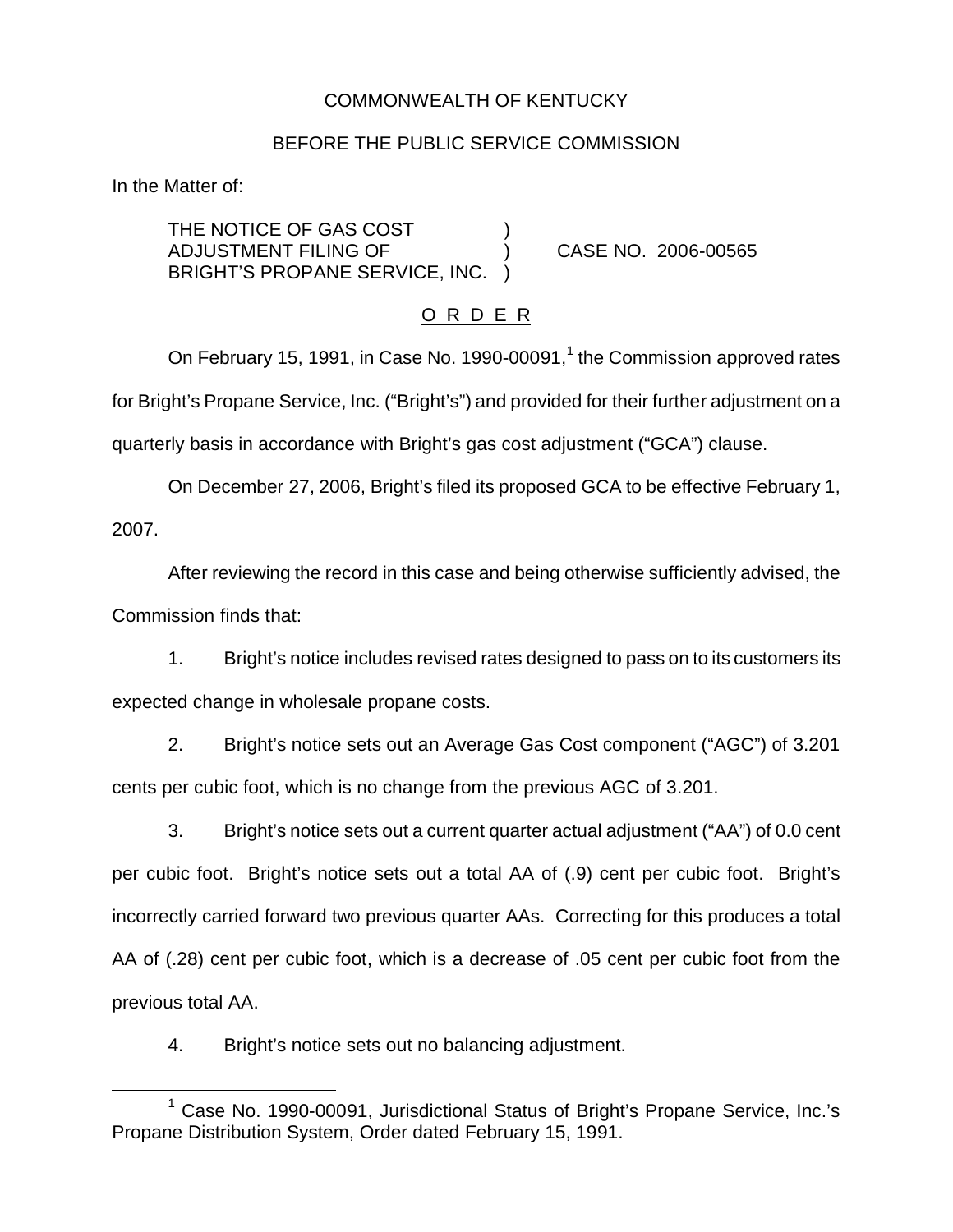5. Bright's notice sets out 1.5 cents per cubic foot to recover overhead operating costs as approved in its tariff.

6. Bright's gas cost adjustment ("GCA") is 4.673 cents per cubic foot, which is a decrease of .05 cent per cubic foot from the previous rate of 4.678.

7. The rates in the Appendix to this Order are fair, just, and reasonable, and should be approved for final meter readings by Bright's on and after February 1, 2007.

IT IS THEREFORE ORDERED that:

1. Bright's proposed rates are denied.

2. The rates in the Appendix, attached hereto and incorporated herein, are approved for final meter readings on and after February 1, 2007.

3. Within 20 days of the date of this Order, Bright's shall file with this Commission its revised tariffs setting out the rates authorized herein.

Done at Frankfort, Kentucky, this 23<sup>rd</sup> day of January, 2007.

By the Commission

ATTEST:

Executive Director